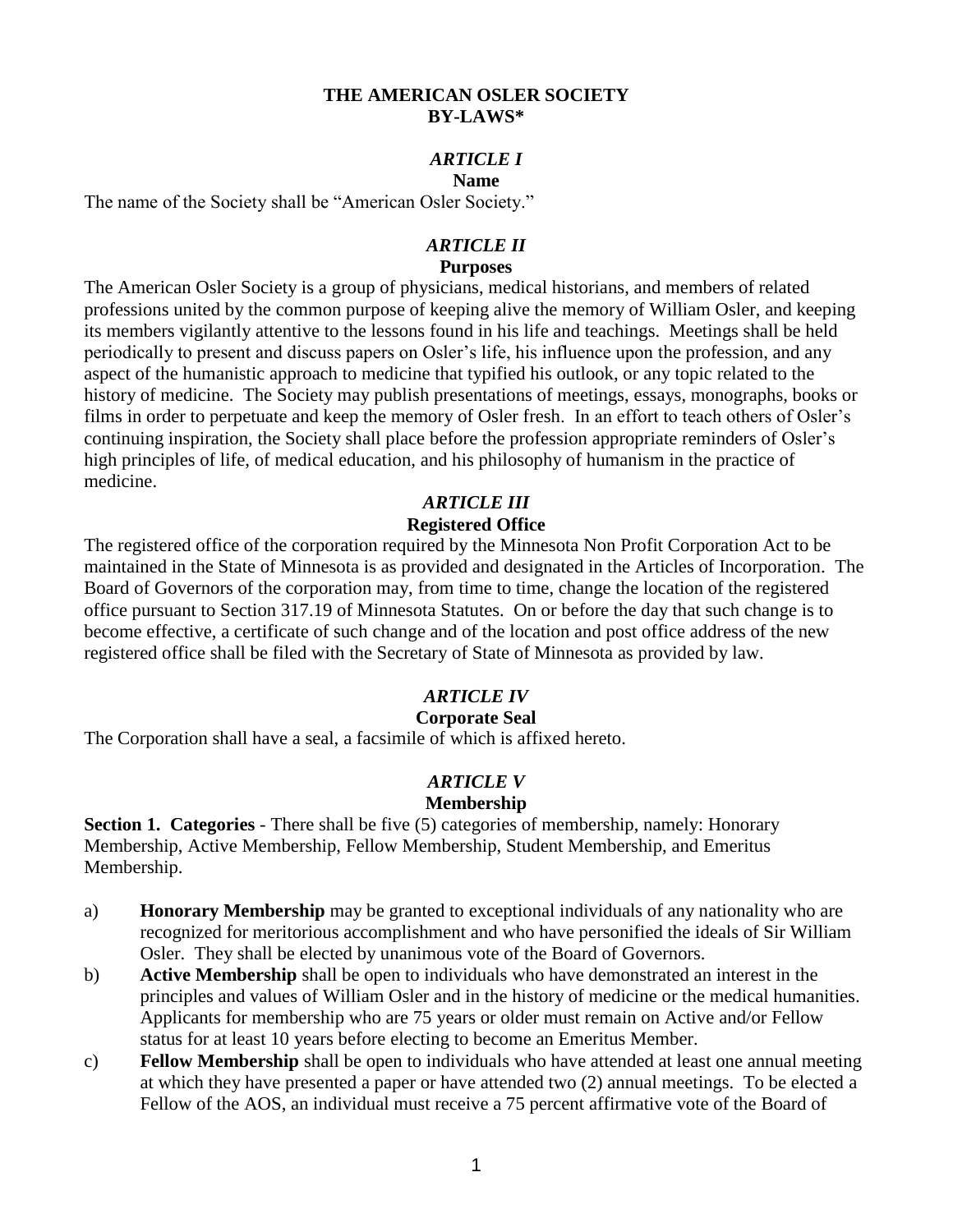Governors. Applicants for membership who are 75 years or older must remain on Active and/or Fellow status for at least 10 years before electing to become an Emeritus Member.

- d) **Student Membership** shall be open to undergraduate and graduate students and trainees (residents and fellows) who have demonstrated an interest in the principles and values of William Osler, and in the history of medicine or the medical humanities. No dues or meeting registration fees will be charged until student members have completed their formal training. Student members may become Active Members after completion of their training. Student members may be considered for Fellow Membership at the completion of their training if they have attended one annual meeting at which they have presented a paper or have attended (2) annual meetings. Winners of the William Bennett Bean Award will be inducted automatically as Student Members in the year they present their Bean paper.
- e) **Emeritus Membership** Upon reaching the age of seventy-five (75) (and having been an Active member and/or Fellow for ten (10) years or more), all Active Members and Fellows become eligible for Emeritus status. Any Active member or Fellow who reaches the age of 75 years and wishes to maintain his or her status as an Active Member or Fellow may elect to do so, but may relinquish this status and become Emeritus upon notifying the Secretary. As long as they continue to be Active Members and/or Fellows, individuals will enjoy appropriate privileges and pay regular dues. No dues shall be required of Emeritus Members, but all the rights of membership shall be available to these members except that of voting. Any officer or member of the Board of Governors who attains the age of seventy-five (75) years during his elected term shall not acquire Emeritus status until his or her elected term has expired.

### **Section 2.**

**Applications for Active Membership** – Applicants will become Active Members if they have demonstrated an interest in the principles and values of William Osler and in the history of medicine or the medical humanities.

**Applications for Fellow Membership** – Applicants will be considered for Fellow Membership if they demonstrate that they have attended at least one annual meeting at which they have presented a paper or have attended two (2) annual meetings. Documentation must be provided stating that the applicant has met all the criteria for Fellow Membership. The candidate must submit a letter detailing their interest in William Osler and other dedication to medical history as well as a current curriculum vitae. To be elected a Fellow of the AOS, an individual must receive a 75 percent affirmative vote of the Board of Governors.

### **Section 3. Conditions of Membership**

- a. Active Members and Fellow Members shall be eligible to vote in the affairs of the Society.
- b. Fellow Members shall be eligible to hold office and be on the Board of Governors.
- c. Active Members, Fellow Members, Student Members, Emeritus Members, and Honorary Members may be members of standing committees.
- d. Active or Fellow Members failing to pay dues shall after a lapse of two years and appropriate warning be dropped from membership automatically. A former member may be reinstated on payment of all back dues.

**Section 4. Membership Fees and Dues** - The initiation fee for members and the annual dues shall be determined by the Board of Governors. Individuals elected to Student Membership will not be required to pay any initiation fee or annual dues until one year following the completion of their formal training.

### *ARTICLE VI* **OFFICERS**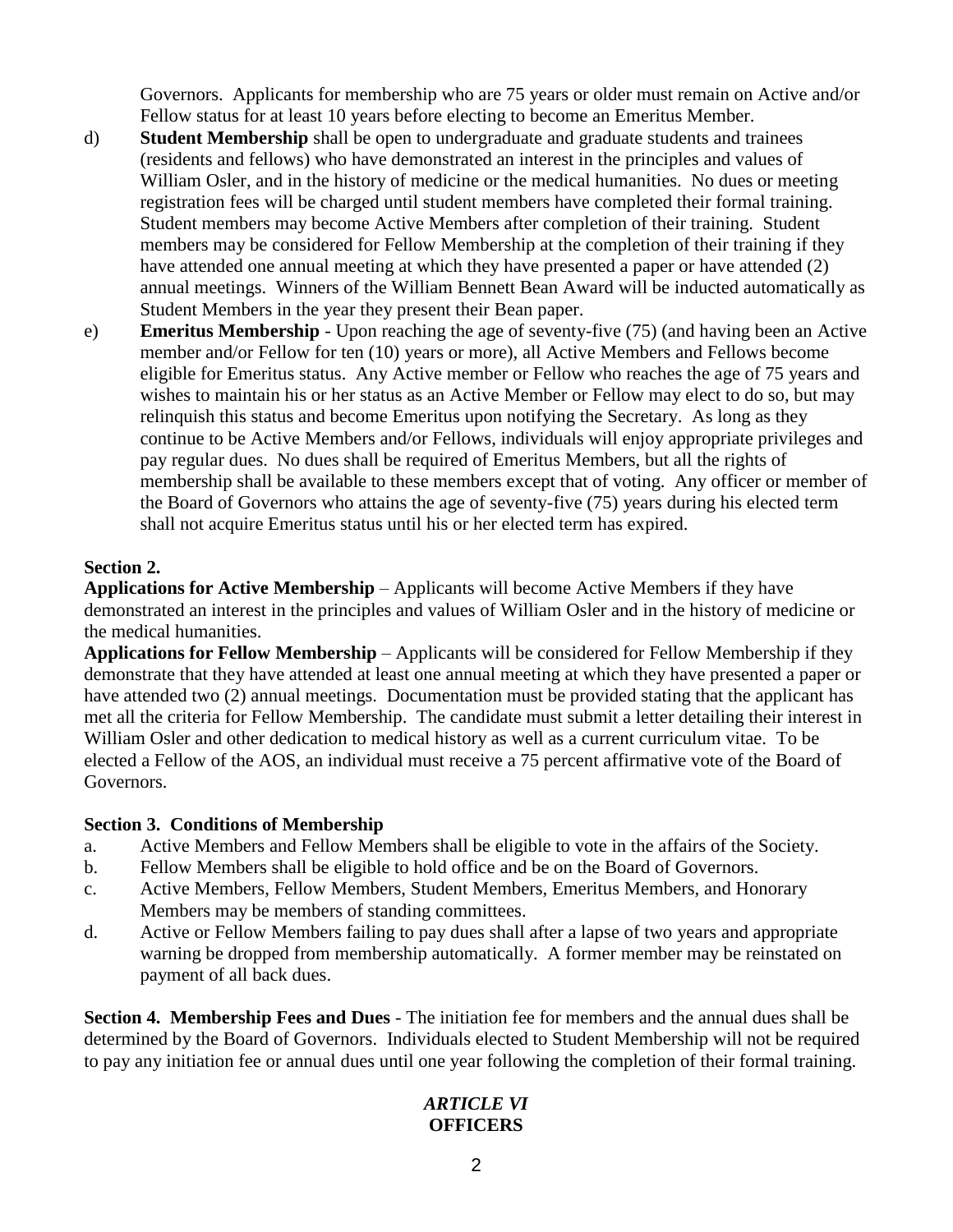**Section 1. Designation of Officers and Succession** - The officers of the Society shall consist of the following: a President, a First Vice President, a Second Vice President, a Secretary, a Treasurer, and such other officers as the Board of Governors may, from time to time, designate. These officers are elected by the general membership of the Society and serve for the period between the annual meetings with the exception of the Secretary and the Treasurer. The Historian and Newsletter Editor shall not be elected positions but rather shall be an appointed by the Board of Governors. The Historian and the Newsletter Editor may hold other offices. The First Vice President automatically becomes the next President and the Second Vice President automatically becomes the next First Vice President. The retiring President becomes a Past President of the Society and serves an additional two (2) years thereafter as a member of the Board of Governors.

**Section 2. Nomination for Office** - A nominating committee shall designate a nominee for the office of Second Vice President and, when indicated, the Secretary and the Treasurer. Additional nominations for such positions may be made by written petition signed by at least ten (10) Active Members and/or Fellows. Election of the officers shall be by plurality of the votes cast by the membership at the Annual Meeting.

**Section 3. Terms of Officers** - The terms of all officers, with the exception of the offices of the Secretary and the Treasurer shall be for a period of one (1) year or until the next annual meeting. The term of the Secretary shall be for three (3) years and the individual in this position can be re-elected for an additional two (2) years for a total of five (5) years. The term of the Treasurer shall be for three (3) years and the individual in this position can be re-elected for an additional two (2) years for a total of five (5) years. The term of office of the Historian shall be for a period of three (3) years and thereafter he/she shall be eligible for reappointment for additional terms by the Board of Governors. The term of office of the Newsletter Editor shall be for a period of three (3) years and thereafter he/she shall be eligible for reappointment for additional terms by the Board of Governors. No officer, with the exception of the Secretary, the Treasurer, the Historian and the Newsletter Editor, may hold office for more than one (1) year.

**Section 4. Duties of the President** - The President shall act as Chairperson of the Board of Governors, preside at all business and scientific meetings of the general membership, and have such other duties, responsibilities, and prerogatives as are generally incident to the office.

**Section 5. Duties of the First Vice President** - The First Vice President shall preside at all meetings of the Society in the absence of the President, shall be responsible for planning the program at the Annual Meeting, and shall have such other duties and responsibilities as may be from time to time assigned by the President or the Board of Governors. The First Vice President shall succeed to the office of President upon expiration of term, death, or resignation of the President.

**Section 6. Duties of the Second Vice President** - The Second Vice President is charged with chairing the Membership Committee, serving as a member of the Annual Meeting Program Committee, and other duties as assigned by the President and Board of Governors.

**Section 7. Duties of the Secretary** - The Secretary of the Society shall be responsible for the taking and signing of all minutes of the meetings of the Society and the Board of Governors, for the production and mailing of periodic newsletters and other mailings to the membership, and for management of the Society's Web site. The Secretary will assist the designated annual meeting Local Arrangements Committee in arranging for and managing the annual meeting. When directed to do so by the President or pursuant to those By-laws, he or she shall send out notices of the calling of all annual and special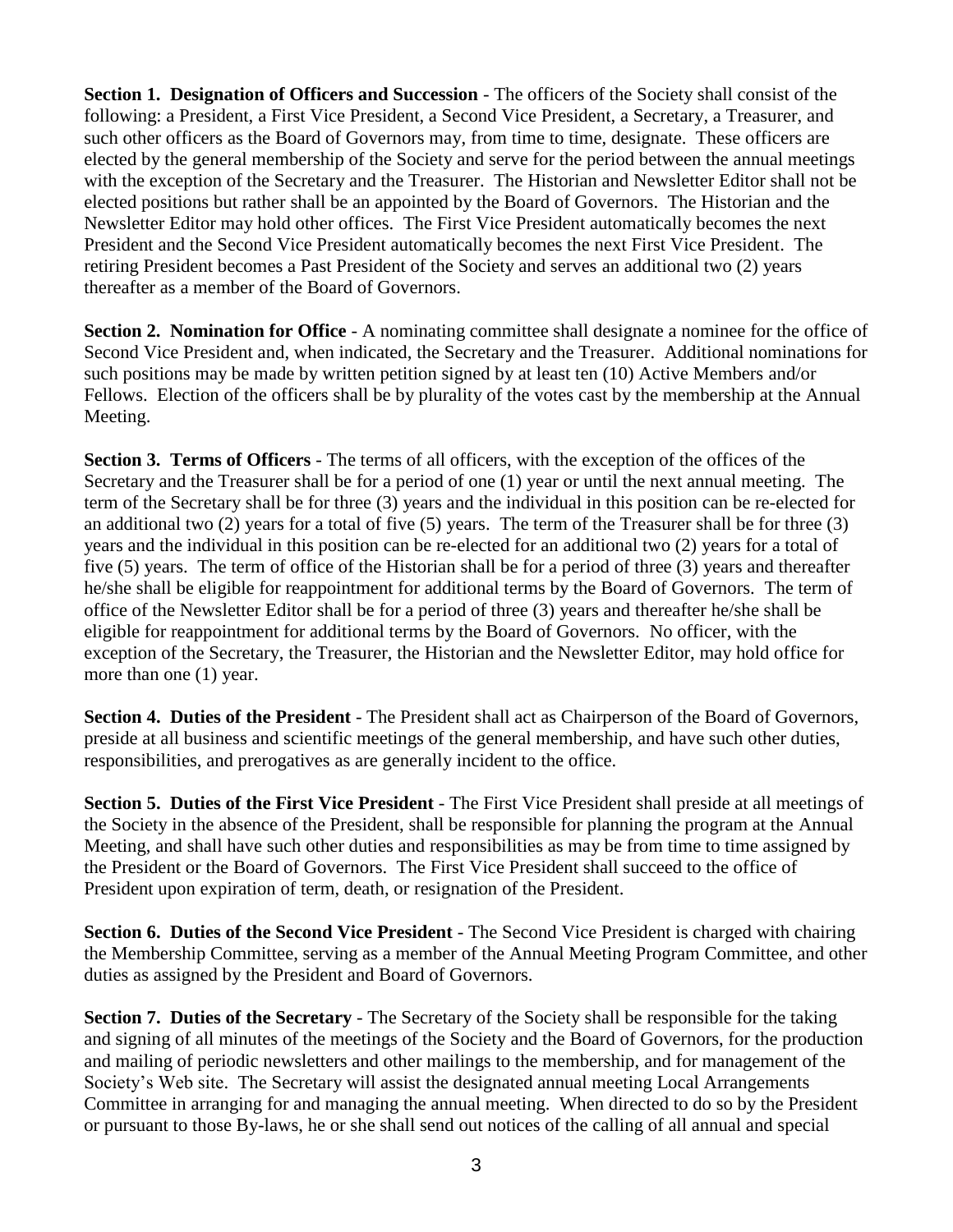meetings and shall generally perform such duties incident to the office of Secretary as may be assigned by the President or the Board of Governors. He or she shall make reports to the Board of Governors as may be required. He or she is empowered to open a bank account or bank accounts in the name of the Society and to write checks thereon for the payment of accounts and debts accrued by the Society.

**Section 8. Duties of the Treasurer** - The Treasurer of the Society shall have the custody of and administer Society funds under the supervision of the Board of Governors. He or she shall make reports to the Board of Governors as may be required. All business and financial records of the Society and all its bookkeeping and accounting shall be under his or her supervision and control. He or she shall handle all accounts receivable as well as accounts payable, and these shall include the collection of dues and any and all other payments from the Society. He or she is empowered to open a bank account or bank accounts in the name of the Society and to write checks thereon for the payment of accounts and debts accrued by the Society. The Treasurer shall work closely with the Finance Committee in regard to the investment of the funds of the Society and shall produce an annual report to the membership.

**Section 9. Duties of the Historian** - The responsibilities of the Historian include activities designed to assure the ongoing preservation of the history and the archives of the American Osler Society. This would entail obtaining for preservation appropriate documents, photographs, and artifacts. At the discretion of the Secretary, the Historian will advise with respect to selection of material to be added to AOS archives at the Osler Library, McGill University, Montreal. The Historian should act as liaison between the AOS and the Osler Library. In addition, the Historian would carry out such additional duties as may be requested by the President or the Board of Governors. The Historian is an ex-officio member of the Board of Governors, with voting privileges.

**Section 10. Duties of the Newsletter Editor** - The Newsletter Editor is responsible for the production of the Society periodic newsletter. In addition, the Newsletter Editor would carry out such additional duties as may be requested by the President or the Board of Governors. The Newsletter Editor is an exofficio member of the Board of Governors, with voting privileges.

**Section 11. Vacancies** - In the event of the death, resignation, or removal from office of any officer, the Board of Governors shall select a successor to serve the balance of such term and to take the place of the predecessor in such office in the progression of officers.

**Section 12. Salaries and expenses -** The salaries and expense allowances, if any, for officers and agents of the Society shall be determined by the Board of Governors. The Society may make no distribution to its members or officers except as reasonable compensation for services rendered.

### *ARTICLE VII* **BOARD OF GOVERNORS**

**Section 1. Duties and Composition** - The business, legal, and financial affairs, as well as the general management of the Society, shall be vested in the Board of Governors. The Board of Governors shall be composed of the following: the elected officers of the Society, the three (3) Past Presidents of the Society, and up to nine (9) Members-at-large to be elected by the general membership as herein provided. As the terms of the members-at-large expire, their successors shall be elected by the general membership at the next appropriate annual membership meeting for a term of three (3) years. Only Fellows can hold office and be on the Board of Governors.

### **Section 2. Meetings**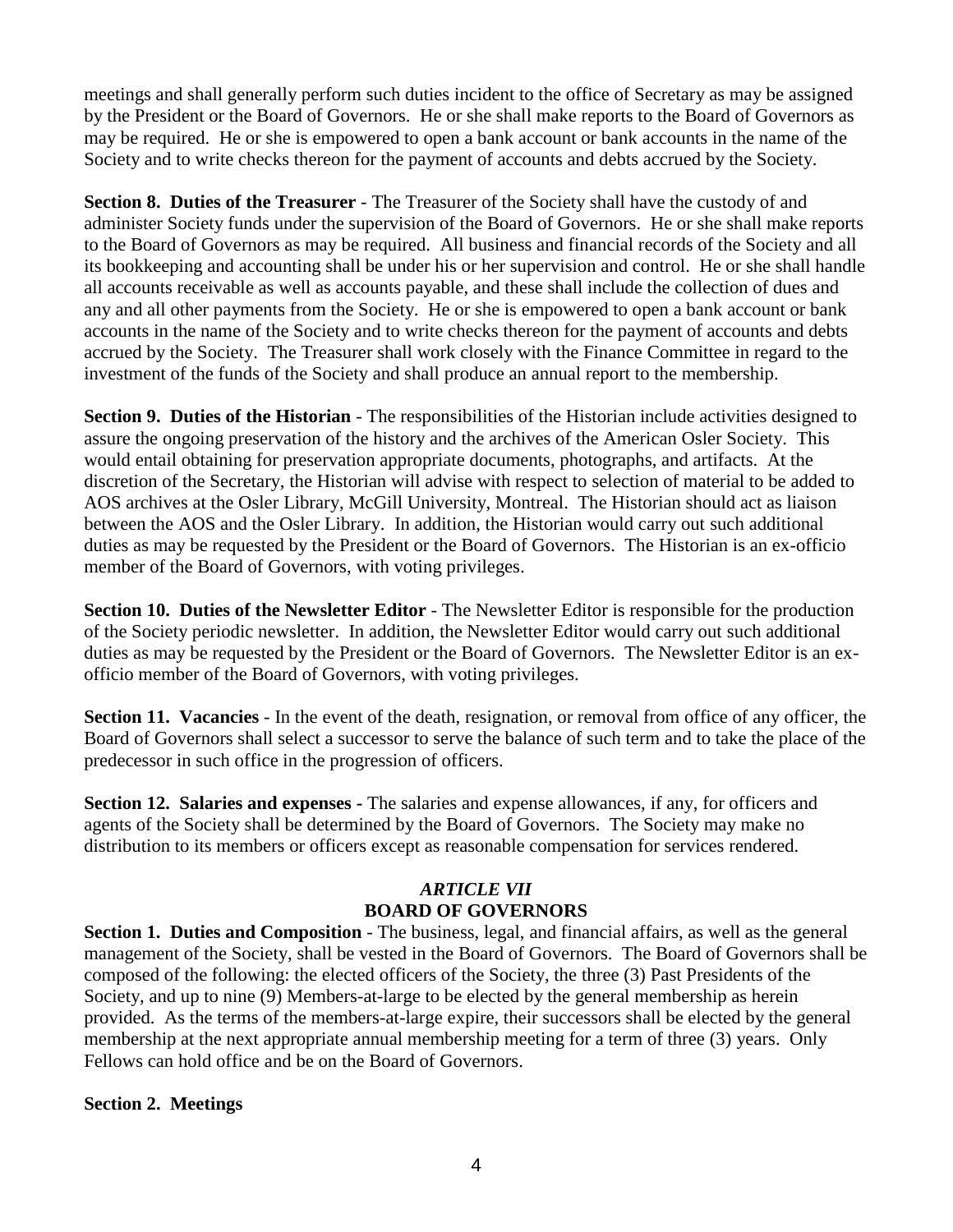- a. The Board of Governors shall meet annually in conjunction with the Annual Meeting of the Society.
- b. Special Meetings of the Board of Governors may be called for any purpose at any time in the manner hereinafter provided by the President, the Vice President or any five (5) members of the Board of Governors. Any person or persons entitled to call a special meeting shall make a written request to the President or the Secretary to call the meeting. Such meetings may be held upon fifteen (15) days mailed (print or electronic) or Web site notice.

**Section 3. Quorum** - A quorum of the Board of Governors shall be a simple majority of its members. **Section 4. Authorization** - Any action that could be taken at a meeting of the Board of Governors may be taken without a meeting when authorized in writing via email or by verbal agreement via teleconference by a majority of the Board of Governors.

**Section 5. Executive Committee** - The Board of Governors may designate the elected officers of the Society as an Executive Committee. Such an Executive Committee shall have the authority of the Board in the management of the business of the Society to the extent determined by the Board, but shall act only in the interval between meetings of the Board, and shall be at all times subject to the control and direction of the Board.

**Section 6. Vacancy** - In the event of the death, resignation, or removal of any member of the Board of Governors, the remaining Board shall select a successor to serve the balance of the unexpired term.

**Section 7. Removal -** Any member of the Board of Governors may be removed by action taken by a majority of the members of the Society either by meeting or in writing.

#### *ARTICLE VIII* **MEETING OF MEMBERS**

**Section 1. Time and Place of Annual Meeting** - The Society shall hold at least one meeting annually, at a time and place to be determined by the officers. Robert's "Rules of Order" shall be the authority governing the conduct of the Annual Meeting. The Executive Committee shall be responsible for appointing a Local Arrangements Committee, which shall be responsible for selecting the meeting accommodations and meal services, arranging for and coordinating local support personnel for meeting planning, registration, logistical support (e.g., audiovisual) of the daily program, and CME certification. The Chair of the Local Arrangements Committee should live in the region in which the annual meeting will be held. The Secretary shall serve as liaison between the Local Arrangements Committee and the Executive Committee.

**Section 2. Order of Business** - The order of business of the Annual Business Meeting shall be:

- a. A moment of silence to be observed in respect for any members deceased in the past year.
- b. Report of the Secretary, including prior minutes.
- c. Report of the Treasurer and approval of financial report.
- d. Recognition of new members.
- e. Unfinished business.
- f. New business, including the date and place of future annual meetings.
- g. Appointment of committees.
- h. Report of the Nominating Committee.
- i. Election of officers and members of the Board of Governors.
- j. Installation of the new President.
- k. Adjournment.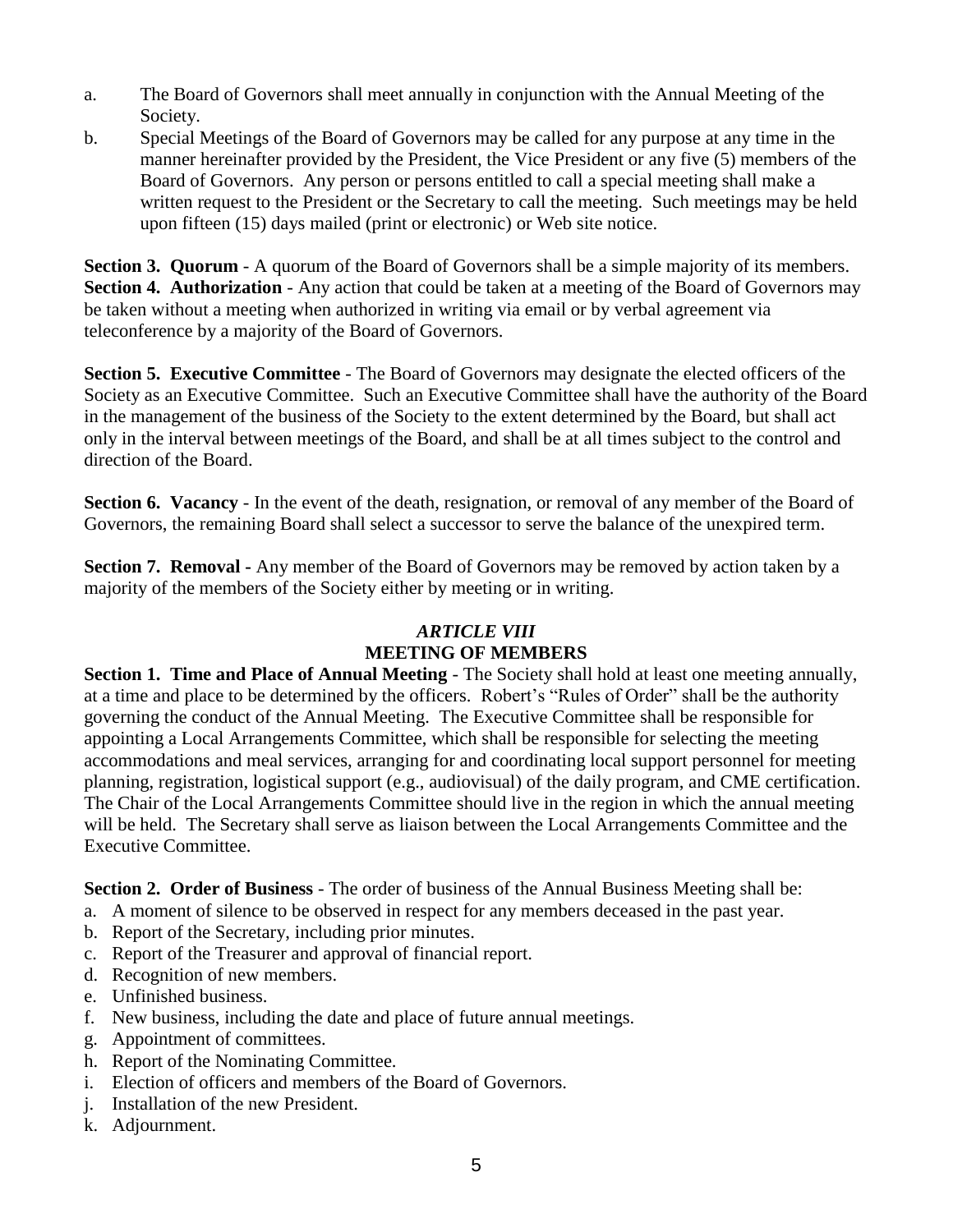### **Section 3. Special Meetings**

- a. Special Meetings may be called for any purpose at any time in the manner hereinafter provided, by the President, the Vice President, the Board of Governors, or any ten or more members.
- b. Any person or persons entitled to call a Special Meeting shall make a written request to the President or the Secretary to call the meeting. Such officer shall then give notice of the meeting, as provided hereinafter, to be held between 10 and 60 days after receiving the request.

**Section 4. Notice of Meetings** - Notice of meetings shall be sent by regular mail and/or email to all members of the Society and posted on the Web site.

**Section 5. Quorum** - A quorum for meetings of members shall be 10% of the Active and Fellow Membership.

**Section 6. Voting** - Each Active or Fellow Member shall be entitled to one vote, which must be cast in person.

### *ARTICLE IX* **STANDING COMMITTEES**

**Section 1. Finance Committee** - The Finance Committee shall consist of at least three (3) members appointed by the President with the approval of the Board of Governors. No member of the Finance Committee shall be an officer of the Society. The Committee shall audit the accounts of the Society, advise the Treasurer on investment matters, and report periodically, as directed by the Board of Governors.

**Section 2. Nominating Committee** - The Nominating Committee shall be comprised of the three (3) most recent living Presidents and chaired by the most recent living President. The function of the Nominating Committee shall be to submit nominations for the office of Second Vice President and, when indicated, the Secretary and the Treasurer, and any vacancies which appear on the Board of Governors for the ensuing term.

**Section 3. Membership Committee -** The Membership Committee shall be comprised of at least three (3) members appointed by the President and approved by the Board of Governors. The Second Vice President shall serve as chair of the Committee. The function of this Committee will be to seek qualified new Active Members and Fellows, encourage them to apply, and review and make recommendations on proposed Fellows to the Board of Governors. As stipulated in Article V, election to Honorary Membership shall require a unanimous vote by the Board, while election to Fellow Membership shall require a 75 percent affirmative vote by the Board. After action by the Board of Governors, the names of new Fellows shall be presented at the annual business meeting for final approval by all those eligible to vote.

**Section 4. Annual Meeting Program Committee -** The Annual Meeting Program Committee shall be comprised of the First Vice President, the Second Vice President, and at least three (3) members appointed by the President and approved by the Board of Governors. The function of this Committee is to review, judge and select abstracts to be presented at the Annual Meeting and to develop the schedule of presentations. The Committee shall work closely with the Secretary and the designated Local Arrangements Committee in planning and executing the Annual Meeting. The First Vice President will chair this Committee.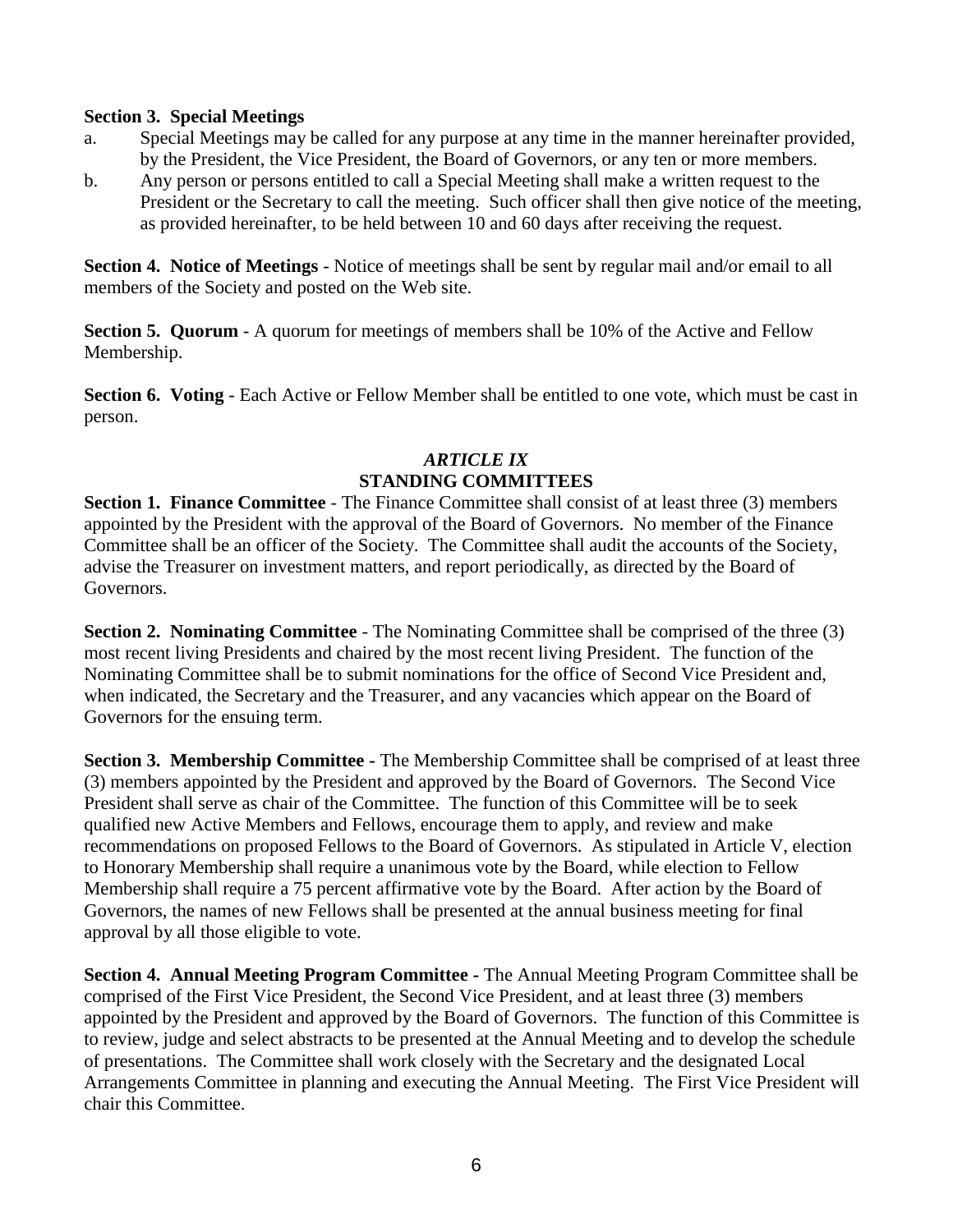**Section 5. McGovern Lectureship Committee -** The McGovern Lectureship Committee shall be comprised of the three (3) most recent living Past Presidents and chaired by the most recent living Past President. The function of this Committee is to select and recommend a speaker to the Executive Committee for the next Annual Meeting.

**Section 6. William Bennett Bean Student Lectureship Committee -** The William Bennett Bean Student Research Award Committee shall be comprised of at least three (3) members appointed by the President and approved by the Board of Governors. The function of this Committee is to communicate information regarding the Bean research scholarship via appropriate media, to evaluate and rank student research project proposals and select one or more to receive the Bean Award, and to communicate the names of selectees to the Board of Governors.

**Section 7. Other Committees** - The Board of Governors may create other standing or temporary committees with such duties and responsibilities deemed appropriate by the Board of Governors.

**Section 9.** The President will serve as a nonvoting member of each committee.

**Section 10. Vacancies -** Any vacancies occurring in the above committees may be filled by appointment by the President, and the appointees shall serve until the next meeting of the Board of Governors.

### *ARTICLE X* **PERIODICALS**

**Section 1. Journal or Newsletter** - The Newsletter Editor and the Secretary are responsible for the publication of a periodical newsletter or a journal to provide a forum for the publication of relevant material. The Secretary may call upon other members for assistance as needed.

**Section 2. Publicity** - The Secretary shall be responsible for and may authorize the dissemination of information through media outside the Society.

# *ARTICLE XI*

### **FISCAL YEAR**

**Section 1.** The fiscal year of the American Osler Society shall begin with January 1<sup>st</sup> of each year and ending December 31 following.

## *ARTICLE XII*

### **AMENDMENT OF THE BY-LAWS**

**Section 1. Amendment by Members** - The members of the Society may amend these By-laws by an affirmative two-thirds (2/3) vote of those members who are eligible to vote and who are present at any Annual Meeting of the Society, provided that the proposed changes have been distributed at least thirty (30) days in advance and notice given that a vote will occur.

**Section 2. Amendment by Board of Governors** - The Board of Governors may recommend amendment of these By-laws by a two-thirds (2/3) vote of the members of the Board who are present at any meeting of the Board if notice of the meeting and the proposed amendment has been duly given. Recommendations must be passed by a two-thirds (2/3) vote of those members present at any Annual Meeting of the Society).

### *ARTICLE XIII* **DISSOLUTION**